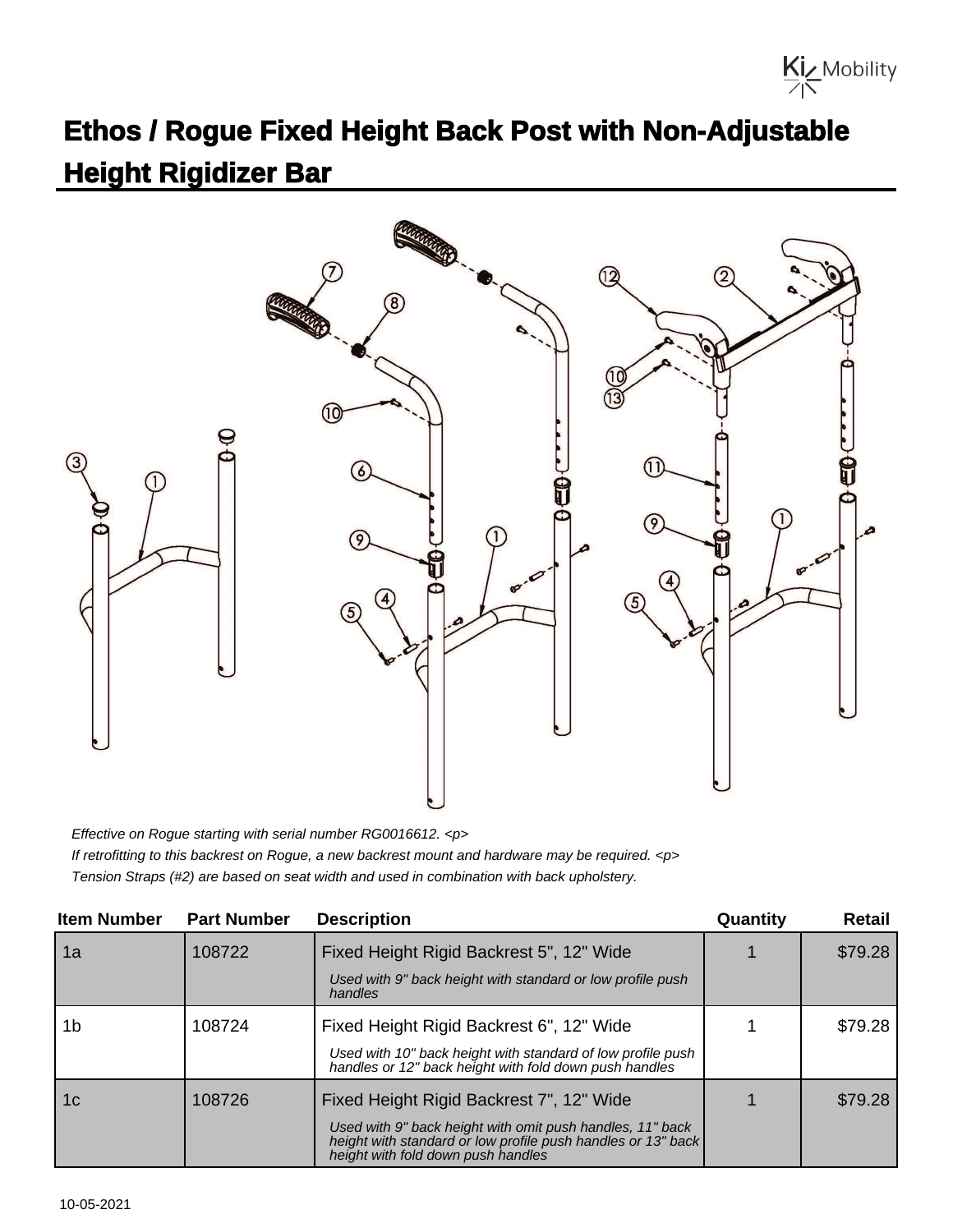| <b>Item Number</b> | <b>Part Number</b> | <b>Description</b>                                                                                                                                               | Quantity | <b>Retail</b> |
|--------------------|--------------------|------------------------------------------------------------------------------------------------------------------------------------------------------------------|----------|---------------|
| 1 <sub>d</sub>     | 108728             | Fixed Height Rigid Backrest 8", 12" Wide                                                                                                                         |          | \$79.28       |
|                    |                    | Used with 10" back height with omit push handles, 12" back<br>height with standard or low profile push handles or 14" back<br>height with fold down push handles |          |               |
| 1e                 | 108730             | Fixed Height Rigid Backrest 9", 12" Wide                                                                                                                         | 1        | \$79.28       |
|                    |                    | Used with 11" back height with omit push handles, 13" back<br>height with standard or low profile push handles or 15" back<br>height with fold down push handles |          |               |
| 1f                 | 108732             | Fixed Height Rigid Backrest 10", 12" Wide                                                                                                                        | 1        | \$79.28       |
|                    |                    | Used with 12" back height with omit push handles, 14" back<br>height with standard or low profile push handles or 16" back<br>height with fold down push handles |          |               |
| 1 <sub>g</sub>     | 108734             | Fixed Height Rigid Backrest 11", 12" Wide                                                                                                                        | 1        | \$79.28       |
|                    |                    | Used with 13" back height with omit push handles, 15" back<br>height with standard or low profile push handles or 17" back<br>height with fold down push handles |          |               |
| 1h                 | 108736             | Fixed Height Rigid Backrest 12", 12" Wide                                                                                                                        | 1        | \$79.28       |
|                    |                    | Used with 14" back height with omit push handles, 16" back<br>height with standard or low profile push handles or 18" back<br>height with fold down push handles |          |               |
| 1i                 | 108737             | Fixed Height Rigid Backrest 13", 12" Wide                                                                                                                        |          | \$79.28       |
|                    |                    | Used with 15" back height with omit push handles or 17"<br>back height with standard or low profile push handles                                                 |          |               |
| 1j                 | 108738             | Fixed Height Rigid Backrest 14", 12" Wide                                                                                                                        | 1        | \$79.28       |
|                    |                    | Used with 16" back height with omit push handles or 18"<br>back height with standard or low profile push handles                                                 |          |               |
| 1k                 | 108739             | Fixed Height Rigid Backrest 15", 12" Wide                                                                                                                        |          | \$79.28       |
|                    |                    | Used with 17" back height with omit push handles                                                                                                                 |          |               |
| 11                 | 108740             | Fixed Height Rigid Backrest 16", 12" Wide                                                                                                                        |          | \$79.28       |
|                    |                    | Used with 18" back height with omit push handles                                                                                                                 |          |               |
| 1 <sub>m</sub>     | 108741             | Fixed Height Rigid Backrest 5", 13" Wide<br>Used with 9" back height with standard or low profile push                                                           | 1        | \$80.19       |
|                    |                    | handles                                                                                                                                                          |          |               |
| 1n                 | 108743             | Fixed Height Rigid Backrest 6", 13" Wide<br>Used with 10" back height with standard of low profile push                                                          | 1        | \$80.19       |
|                    |                    | handles or 12" back height with fold down push handles                                                                                                           |          |               |
| 1 <sub>O</sub>     | 108745             | Fixed Height Rigid Backrest 7", 13" Wide                                                                                                                         | 1        | \$80.19       |
|                    |                    | Used with 9" back height with omit push handles, 11" back<br>height with standard or low profile push handles or 13" back<br>height with fold down push handles  |          |               |
| 1p                 | 108747             | Fixed Height Rigid Backrest 8", 13" Wide                                                                                                                         | 1        | \$80.19       |
|                    |                    | Used with 10" back height with omit push handles, 12" back<br>height with standard or low profile push handles or 14" back<br>height with fold down push handles |          |               |
| 1q                 | 108749             | Fixed Height Rigid Backrest 9", 13" Wide                                                                                                                         | 1        | \$80.19       |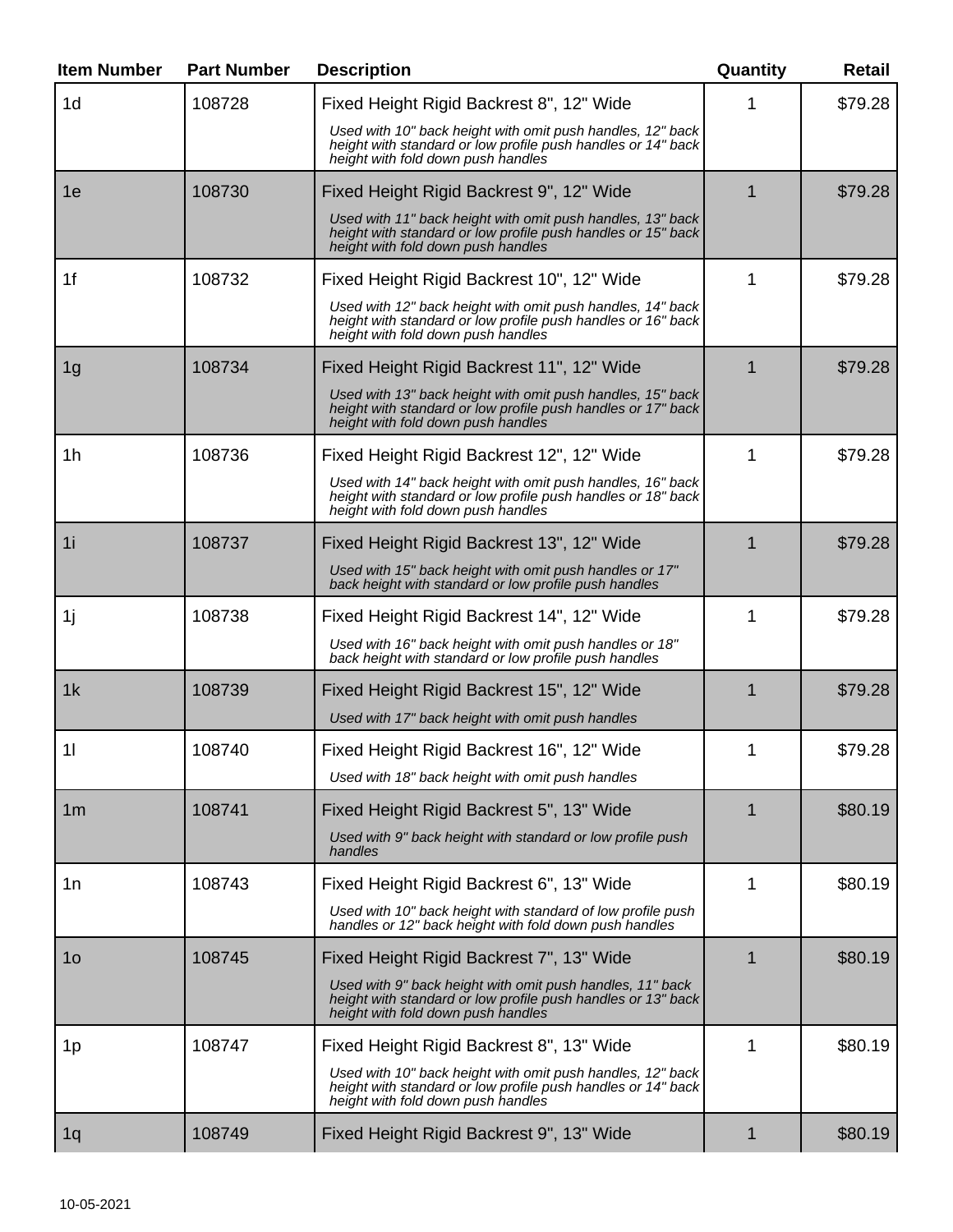| <b>Item Number</b> | <b>Part Number</b> | <b>Description</b>                                                                                                                                               | Quantity | <b>Retail</b> |
|--------------------|--------------------|------------------------------------------------------------------------------------------------------------------------------------------------------------------|----------|---------------|
|                    |                    | Used with 11" back height with omit push handles, 13" back<br>height with standard or low profile push handles or 15" back<br>height with fold down push handles |          |               |
| 1r                 | 108751             | Fixed Height Rigid Backrest 10", 13" Wide                                                                                                                        | 1        | \$80.19       |
|                    |                    | Used with 12" back height with omit push handles, 14" back<br>height with standard or low profile push handles or 16" back<br>height with fold down push handles |          |               |
| 1s                 | 108753             | Fixed Height Rigid Backrest 11", 13" Wide                                                                                                                        |          | \$80.19       |
|                    |                    | Used with 13" back height with omit push handles, 15" back<br>height with standard or low profile push handles or 17" back<br>height with fold down push handles |          |               |
| 1 <sub>t</sub>     | 108755             | Fixed Height Rigid Backrest 12", 13" Wide                                                                                                                        | 1        | \$80.19       |
|                    |                    | Used with 14" back height with omit push handles, 16" back<br>height with standard or low profile push handles or 18" back<br>height with fold down push handles |          |               |
| 1u                 | 108756             | Fixed Height Rigid Backrest 13", 13" Wide                                                                                                                        |          | \$80.19       |
|                    |                    | Used with 15" back height with omit push handles or 17"<br>back height with standard or low profile push handles                                                 |          |               |
| 1 <sub>V</sub>     | 108757             | Fixed Height Rigid Backrest 14", 13" Wide                                                                                                                        | 1        | \$80.19       |
|                    |                    | Used with 16" back height with omit push handles or 18"<br>back height with standard or low profile push handles                                                 |          |               |
| 1w                 | 108758             | Fixed Height Rigid Backrest 15", 13" Wide                                                                                                                        |          | \$80.19       |
|                    |                    | Used with 17" back height with omit push handles                                                                                                                 |          |               |
| 1x                 | 108759             | Fixed Height Rigid Backrest 16", 13" Wide                                                                                                                        | 1        | \$80.19       |
|                    |                    | Used with 18" back height with omit push handles                                                                                                                 |          |               |
| 1y                 | 108760             | Fixed Height Rigid Backrest 5", 14" Wide                                                                                                                         |          | \$81.24       |
|                    |                    | Used with 9" back height with standard or low profile push<br>handles                                                                                            |          |               |
| 1z                 | 108762             | Fixed Height Rigid Backrest 6", 14" Wide                                                                                                                         |          | \$81.24       |
|                    |                    | Used with 10" back height with standard of low profile push<br>handles or 12" back height with fold down push handles                                            |          |               |
| 1aa                | 108764             | Fixed Height Rigid Backrest 7", 14" Wide                                                                                                                         |          | \$81.24       |
|                    |                    | Used with 9" back height with omit push handles, 11" back<br>height with standard or low profile push handles or 13" back<br>height with fold down push handles  |          |               |
| 1ab                | 108766             | Fixed Height Rigid Backrest 8", 14" Wide                                                                                                                         | 1        | \$81.24       |
|                    |                    | Used with 10" back height with omit push handles, 12" back<br>height with standard or low profile push handles or 14" back<br>height with fold down push handles |          |               |
| 1ac                | 108768             | Fixed Height Rigid Backrest 9", 14" Wide                                                                                                                         | 1        | \$81.24       |
|                    |                    | Used with 11" back height with omit push handles, 13" back<br>height with standard or low profile push handles or 15" back<br>height with fold down push handles |          |               |
| 1ad                | 108770             | Fixed Height Rigid Backrest 10", 14" Wide                                                                                                                        | 1        | \$81.24       |
|                    |                    | Used with 12" back height with omit push handles, 14" back<br>height with standard or low profile push handles or 16" back<br>height with fold down push handles |          |               |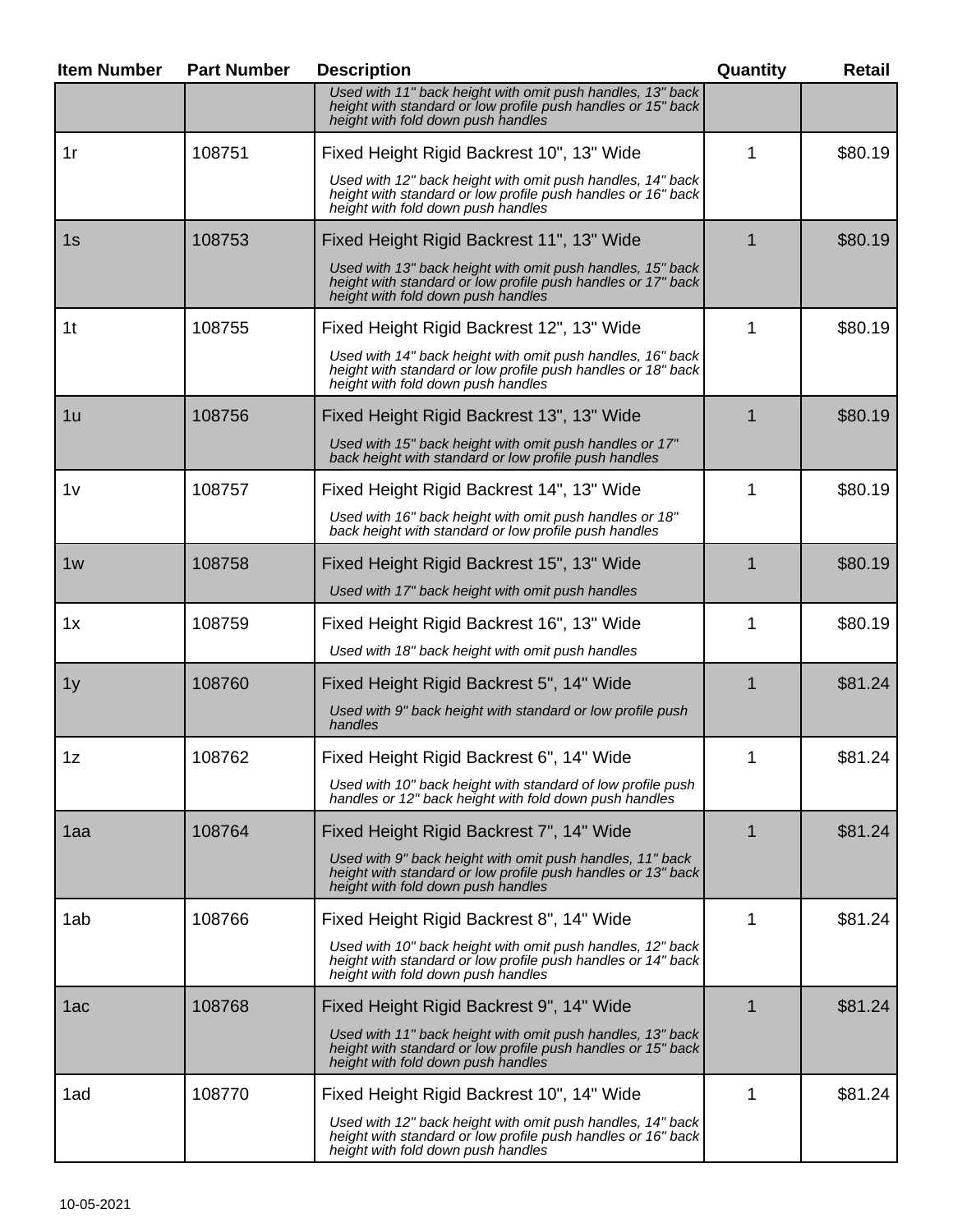| <b>Item Number</b> | <b>Part Number</b> | <b>Description</b>                                                                                                                                                                                            | Quantity | <b>Retail</b> |
|--------------------|--------------------|---------------------------------------------------------------------------------------------------------------------------------------------------------------------------------------------------------------|----------|---------------|
| 1ae                | 108772             | Fixed Height Rigid Backrest 11", 14" Wide<br>Used with 13" back height with omit push handles, 15" back<br>height with standard or low profile push handles or 17" back<br>height with fold down push handles |          | \$81.24       |
| 1af                | 108774             | Fixed Height Rigid Backrest 12", 14" Wide<br>Used with 14" back height with omit push handles, 16" back<br>height with standard or low profile push handles or 18" back<br>height with fold down push handles | 1        | \$81.24       |
| 1ag                | 108775             | Fixed Height Rigid Backrest 13", 14" Wide<br>Used with 15" back height with omit push handles or 17"<br>back height with standard or low profile push handles                                                 |          | \$81.24       |
| 1ah                | 108776             | Fixed Height Rigid Backrest 14", 14" Wide<br>Used with 16" back height with omit push handles or 18"<br>back height with standard or low profile push handles                                                 | 1        | \$81.24       |
| 1ai                | 108777             | Fixed Height Rigid Backrest 15", 14" Wide<br>Used with 17" back height with omit push handles                                                                                                                 |          | \$81.24       |
| 1aj                | 108778             | Fixed Height Rigid Backrest 16", 14" Wide<br>Used with 18" back height with omit push handles                                                                                                                 | 1        | \$81.24       |
| 1ak                | 108779             | Fixed Height Rigid Backrest 5", 15" Wide<br>Used with 9" back height with standard or low profile push<br>handles                                                                                             |          | \$81.98       |
| 1al                | 108781             | Fixed Height Rigid Backrest 6", 15" Wide<br>Used with 10" back height with standard of low profile push<br>handles or 12" back height with fold down push handles                                             | 1        | \$81.98       |
| 1am                | 108783             | Fixed Height Rigid Backrest 7", 15" Wide<br>Used with 9" back height with omit push handles, 11" back<br>height with standard or low profile push handles or 13" back<br>height with fold down push handles   | 1        | \$81.98       |
| 1an                | 108785             | Fixed Height Rigid Backrest 8", 15" Wide<br>Used with 10" back height with omit push handles, 12" back<br>height with standard or low profile push handles or 14" back<br>height with fold down push handles  | 1        | \$81.98       |
| 1a <sub>0</sub>    | 108787             | Fixed Height Rigid Backrest 9", 15" Wide<br>Used with 11" back height with omit push handles, 13" back<br>height with standard or low profile push handles or 15" back<br>height with fold down push handles  | 1        | \$81.98       |
| 1ap                | 108789             | Fixed Height Rigid Backrest 10", 15" Wide<br>Used with 12" back height with omit push handles, 14" back<br>height with standard or low profile push handles or 16" back<br>height with fold down push handles | 1        | \$81.98       |
| 1aq                | 108791             | Fixed Height Rigid Backrest 11", 15" Wide<br>Used with 13" back height with omit push handles, 15" back<br>height with standard or low profile push handles or 17" back<br>height with fold down push handles |          | \$81.98       |
| 1ar                | 108793             | Fixed Height Rigid Backrest 12", 15" Wide                                                                                                                                                                     | 1        | \$81.98       |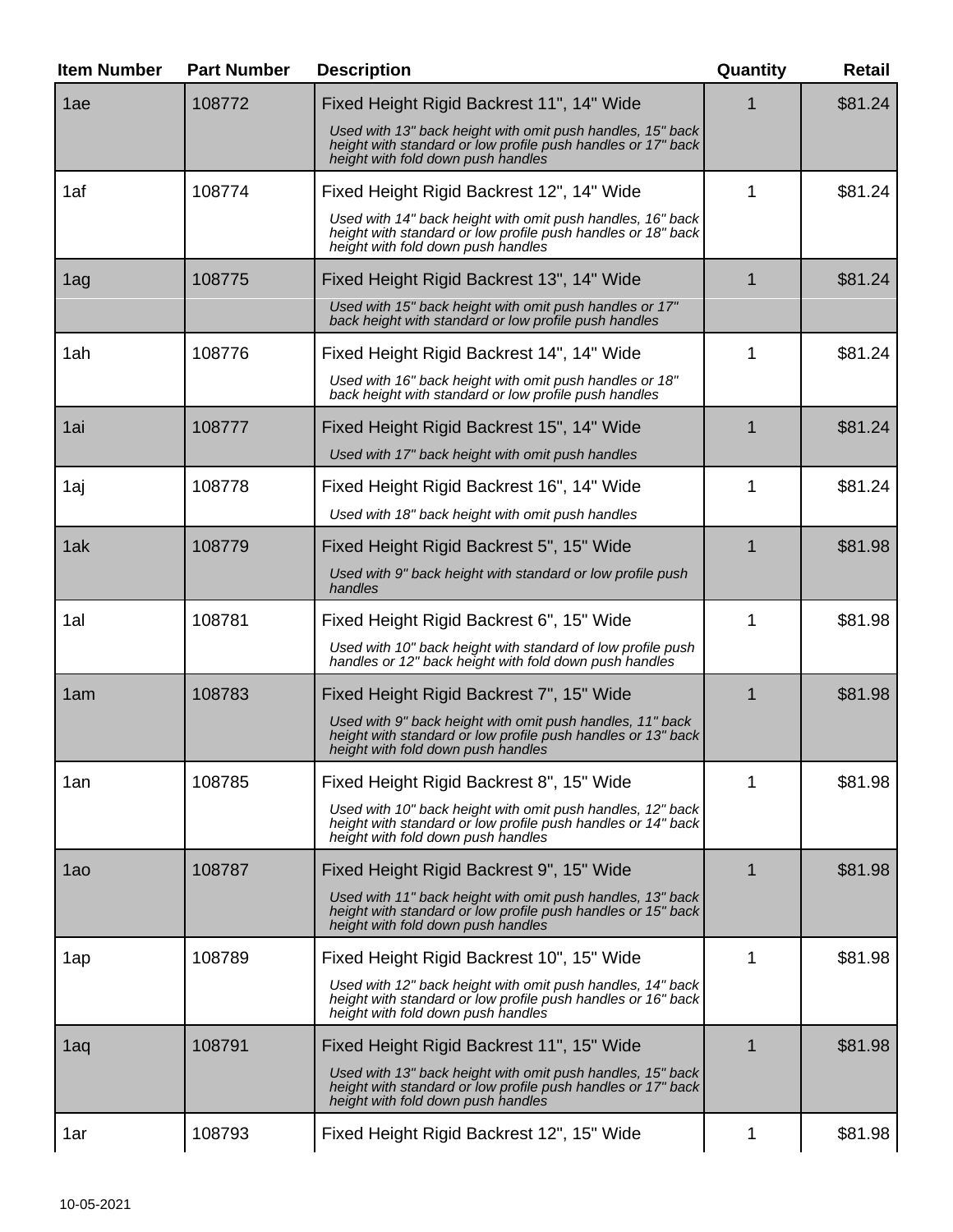| <b>Item Number</b> | <b>Part Number</b> | <b>Description</b>                                                                                                                                                                                            | Quantity | <b>Retail</b> |
|--------------------|--------------------|---------------------------------------------------------------------------------------------------------------------------------------------------------------------------------------------------------------|----------|---------------|
|                    |                    | Used with 14" back height with omit push handles, 16" back<br>height with standard or low profile push handles or 18" back<br>height with fold down push handles                                              |          |               |
| 1as                | 108794             | Fixed Height Rigid Backrest 13", 15" Wide<br>Used with 15" back height with omit push handles or 17"<br>back height with standard or low profile push handles                                                 |          | \$81.98       |
| 1at                | 108795             | Fixed Height Rigid Backrest 14", 15" Wide<br>Used with 16" back height with omit push handles or 18"<br>back height with standard or low profile push handles                                                 | 1        | \$81.98       |
| 1au                | 108796             | Fixed Height Rigid Backrest 15", 15" Wide<br>Used with 17" back height with omit push handles                                                                                                                 |          | \$81.98       |
| 1av                | 108797             | Fixed Height Rigid Backrest 16", 15" Wide<br>Used with 18" back height with omit push handles                                                                                                                 | 1        | \$81.98       |
| 1aw                | 108798             | Fixed Height Rigid Backrest 5", 16" Wide<br>Used with 9" back height with standard or low profile push<br>handles                                                                                             | 1        | \$82.71       |
| 1ax                | 108800             | Fixed Height Rigid Backrest 6", 16" Wide<br>Used with 10" back height with standard of low profile push<br>handles or 12" back height with fold down push handles                                             | 1        | \$82.71       |
| 1ay                | 108802             | Fixed Height Rigid Backrest 7", 16" Wide<br>Used with 9" back height with omit push handles, 11" back<br>height with standard or low profile push handles or 13" back<br>height with fold down push handles   | 1        | \$82.71       |
| 1az                | 108804             | Fixed Height Rigid Backrest 8", 16" Wide<br>Used with 10" back height with omit push handles, 12" back<br>height with standard or low profile push handles or 14" back<br>height with fold down push handles  | 1        | \$82.71       |
| 1 <sub>ba</sub>    | 108806             | Fixed Height Rigid Backrest 9", 16" Wide<br>Used with 11" back height with omit push handles, 13" back<br>height with standard or low profile push handles or 15" back<br>height with fold down push handles  |          | \$82.71       |
| 1 <sub>b</sub> b   | 108808             | Fixed Height Rigid Backrest 10", 16" Wide<br>Used with 12" back height with omit push handles, 14" back<br>height with standard or low profile push handles or 16" back<br>height with fold down push handles | 1        | \$82.71       |
| 1bc                | 108810             | Fixed Height Rigid Backrest 11", 16" Wide<br>Used with 13" back height with omit push handles, 15" back<br>height with standard or low profile push handles or 17" back<br>height with fold down push handles | 1        | \$82.71       |
| 1 <sub>bd</sub>    | 108812             | Fixed Height Rigid Backrest 12", 16" Wide<br>Used with 14" back height with omit push handles, 16" back<br>height with standard or low profile push handles or 18" back<br>height with fold down push handles | 1        | \$82.71       |
| 1be                | 108813             | Fixed Height Rigid Backrest 13", 16" Wide<br>Used with 15" back height with omit push handles or 17"<br>back height with standard or low profile push handles                                                 | 1        | \$82.71       |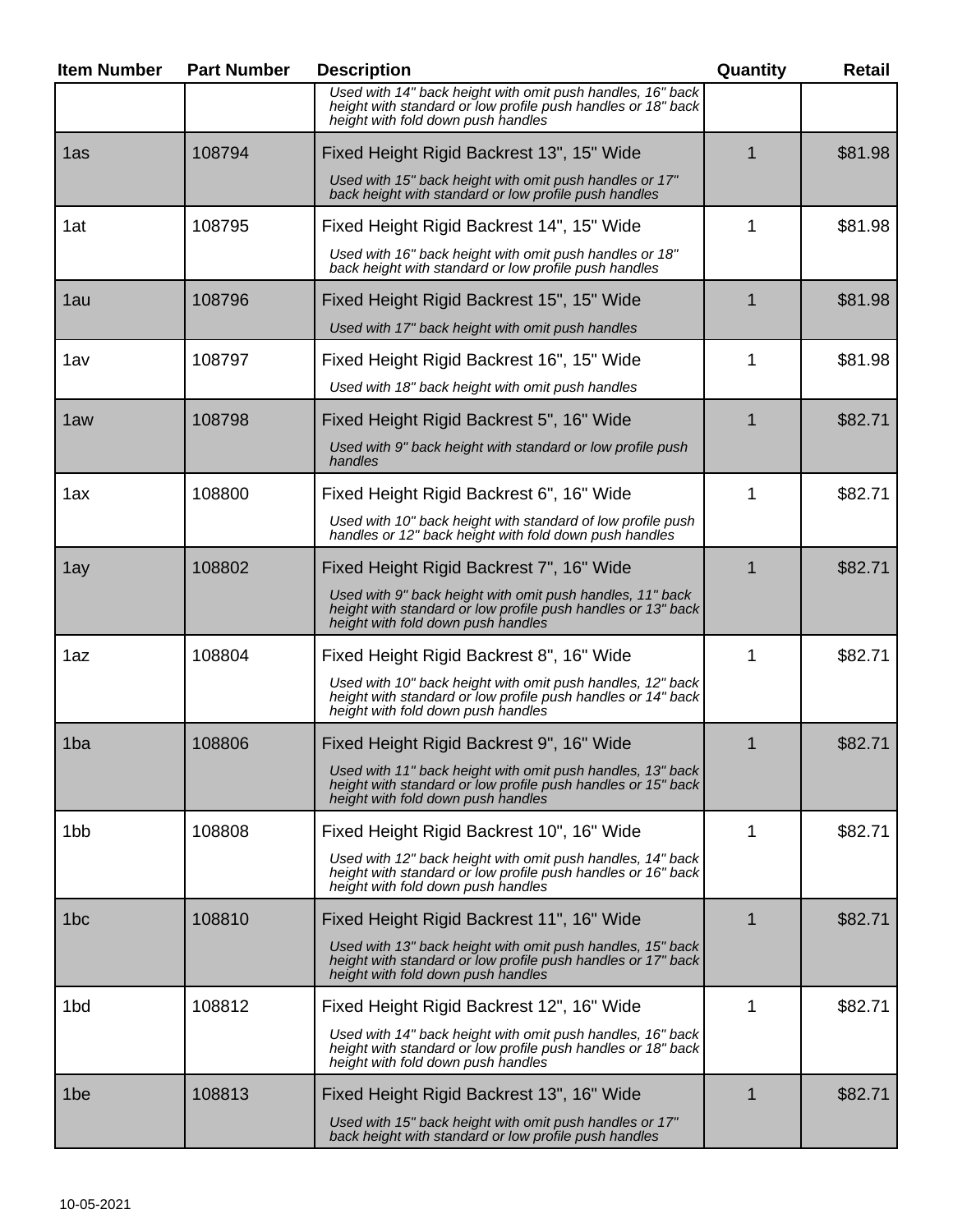| <b>Item Number</b> | <b>Part Number</b> | <b>Description</b>                                                                                                                                               | Quantity | <b>Retail</b> |
|--------------------|--------------------|------------------------------------------------------------------------------------------------------------------------------------------------------------------|----------|---------------|
| 1bf                | 108814             | Fixed Height Rigid Backrest 14", 16" Wide                                                                                                                        |          | \$82.71       |
|                    |                    | Used with 16" back height with omit push handles or 18"<br>back height with standard or low profile push handles                                                 |          |               |
| 1bg                | 108815             | Fixed Height Rigid Backrest 15", 16" Wide                                                                                                                        | 1        | \$82.71       |
|                    |                    | Used with 17" back height with omit push handles                                                                                                                 |          |               |
| 1 <sub>bh</sub>    | 108816             | Fixed Height Rigid Backrest 16", 16" Wide                                                                                                                        | 1        | \$82.71       |
|                    |                    | Used with 18" back height with omit push handles                                                                                                                 |          |               |
| 1bi                | 108817             | Fixed Height Rigid Backrest 5", 17" Wide                                                                                                                         | 1        | \$83.76       |
|                    |                    | Used with 9" back height with standard or low profile push<br>handles                                                                                            |          |               |
| 1bj                | 108819             | Fixed Height Rigid Backrest 6", 17" Wide                                                                                                                         | 1        | \$83.76       |
|                    |                    | Used with 10" back height with standard of low profile push<br>handles or 12" back height with fold down push handles                                            |          |               |
| 1 <sub>bk</sub>    | 108821             | Fixed Height Rigid Backrest 7", 17" Wide                                                                                                                         | 1        | \$83.76       |
|                    |                    | Used with 9" back height with omit push handles, 11" back<br>height with standard or low profile push handles or 13" back<br>height with fold down push handles  |          |               |
| 1bl                | 108823             | Fixed Height Rigid Backrest 8", 17" Wide                                                                                                                         | 1        | \$83.76       |
|                    |                    | Used with 10" back height with omit push handles, 12" back<br>height with standard or low profile push handles or 14" back<br>height with fold down push handles |          |               |
| 1 <sub>bm</sub>    | 108825             | Fixed Height Rigid Backrest 9", 17" Wide                                                                                                                         | 1        | \$83.76       |
|                    |                    | Used with 11" back height with omit push handles, 13" back<br>height with standard or low profile push handles or 15" back<br>height with fold down push handles |          |               |
| 1 <sub>bn</sub>    | 108827             | Fixed Height Rigid Backrest 10", 17" Wide                                                                                                                        | 1        | \$83.76       |
|                    |                    | Used with 12" back height with omit push handles, 14" back<br>height with standard or low profile push handles or 16" back<br>height with fold down push handles |          |               |
| 1 <sub>bo</sub>    | 108829             | Fixed Height Rigid Backrest 11", 17" Wide                                                                                                                        | 1        | \$83.76       |
|                    |                    | Used with 13" back height with omit push handles, 15" back<br>height with standard or low profile push handles or 17" back<br>height with fold down push handles |          |               |
| 1 <sub>bp</sub>    | 108831             | Fixed Height Rigid Backrest 12", 17" Wide                                                                                                                        | 1        | \$83.76       |
|                    |                    | Used with 14" back height with omit push handles, 16" back<br>height with standard or low profile push handles or 18" back<br>height with fold down push handles |          |               |
| 1bq                | 108832             | Fixed Height Rigid Backrest 13", 17" Wide                                                                                                                        | 1        | \$83.76       |
|                    |                    | Used with 15" back height with omit push handles or 17"<br>back height with standard or low profile push handles                                                 |          |               |
| 1 <sub>br</sub>    | 108833             | Fixed Height Rigid Backrest 14", 17" Wide                                                                                                                        | 1        | \$83.76       |
|                    |                    | Used with 16" back height with omit push handles or 18"<br>back height with standard or low profile push handles                                                 |          |               |
| 1bs                | 108834             | Fixed Height Rigid Backrest 15", 17" Wide                                                                                                                        | 1        | \$83.76       |
|                    |                    | Used with 17" back height with omit push handles                                                                                                                 |          |               |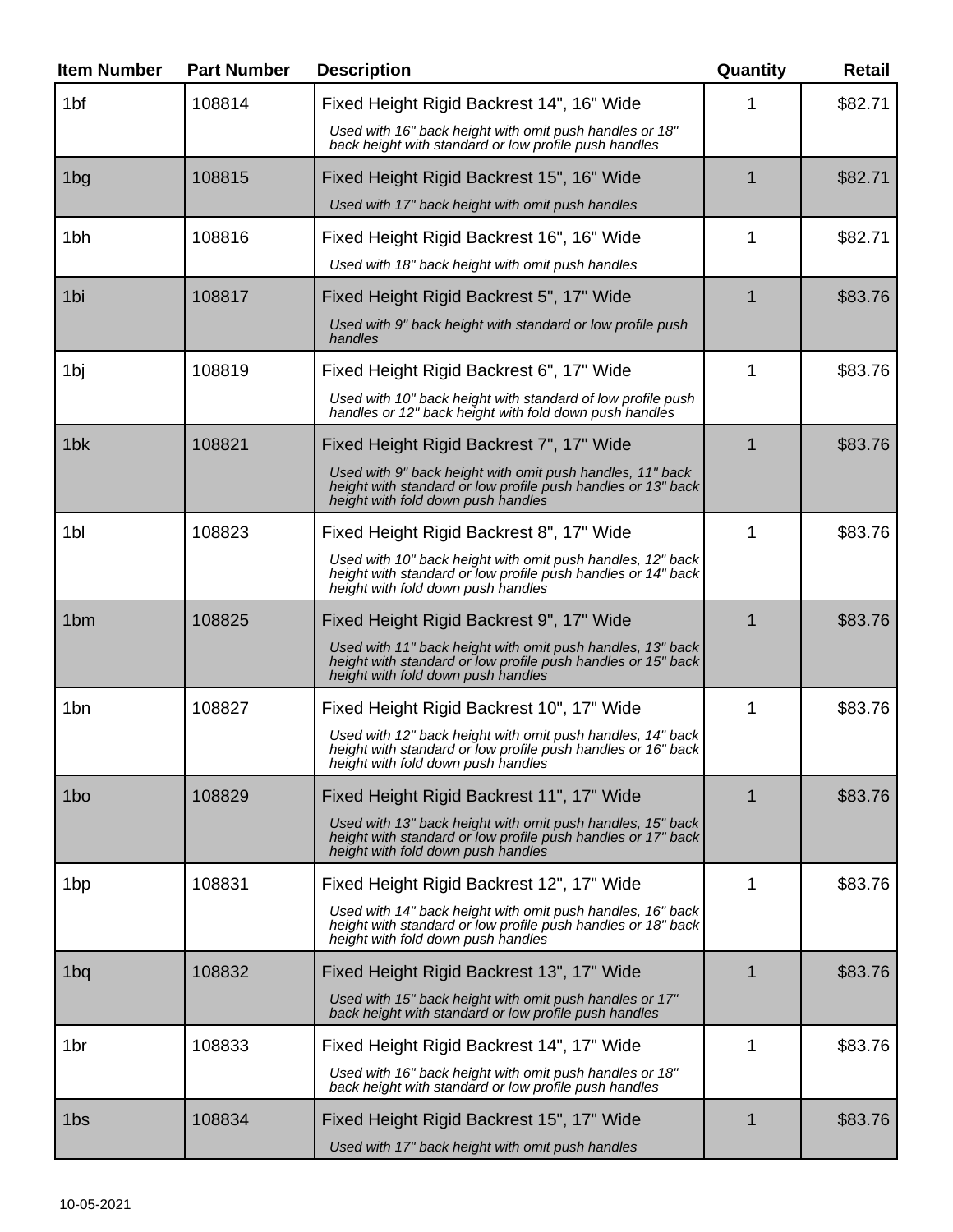| <b>Item Number</b> | <b>Part Number</b> | <b>Description</b>                                                                                                                                               | Quantity | <b>Retail</b> |
|--------------------|--------------------|------------------------------------------------------------------------------------------------------------------------------------------------------------------|----------|---------------|
| 1 <sub>bt</sub>    | 108835             | Fixed Height Rigid Backrest 16", 17" Wide<br>Used with 18" back height with omit push handles                                                                    |          | \$83.76       |
| 1 <sub>bu</sub>    | 108836             | Fixed Height Rigid Backrest 5", 18" Wide                                                                                                                         | 1        | \$84.62       |
|                    |                    | Used with 9" back height with standard or low profile push<br>handles                                                                                            |          |               |
| 1 <sub>bv</sub>    | 108838             | Fixed Height Rigid Backrest 6", 18" Wide                                                                                                                         | 1        | \$84.62       |
|                    |                    | Used with 10" back height with standard of low profile push<br>handles or 12" back height with fold down push handles                                            |          |               |
| 1 <sub>bw</sub>    | 108840             | Fixed Height Rigid Backrest 7", 18" Wide                                                                                                                         | 1        | \$84.62       |
|                    |                    | Used with 9" back height with omit push handles, 11" back<br>height with standard or low profile push handles or 13" back<br>height with fold down push handles  |          |               |
| 1 <sub>bx</sub>    | 108842             | Fixed Height Rigid Backrest 8", 18" Wide                                                                                                                         | 1        | \$84.62       |
|                    |                    | Used with 10" back height with omit push handles, 12" back<br>height with standard or low profile push handles or 14" back<br>height with fold down push handles |          |               |
| 1by                | 108844             | Fixed Height Rigid Backrest 9", 18" Wide                                                                                                                         | 1        | \$84.62       |
|                    |                    | Used with 11" back height with omit push handles, 13" back<br>height with standard or low profile push handles or 15" back<br>height with fold down push handles |          |               |
| 1 <sub>bz</sub>    | 108846             | Fixed Height Rigid Backrest 10", 18" Wide                                                                                                                        | 1        | \$84.62       |
|                    |                    | Used with 12" back height with omit push handles, 14" back<br>height with standard or low profile push handles or 16" back<br>height with fold down push handles |          |               |
| 1ca                | 108848             | Fixed Height Rigid Backrest 11", 18" Wide                                                                                                                        |          | \$84.62       |
|                    |                    | Used with 13" back height with omit push handles, 15" back<br>height with standard or low profile push handles or 17" back<br>height with fold down push handles |          |               |
| 1cb                | 108850             | Fixed Height Rigid Backrest 12", 18" Wide                                                                                                                        | 1        | \$84.62       |
|                    |                    | Used with 14" back height with omit push handles, 16" back<br>height with standard or low profile push handles or 18" back<br>height with fold down push handles |          |               |
| 1 <sub>cc</sub>    | 108851             | Fixed Height Rigid Backrest 13", 18" Wide                                                                                                                        | 1        | \$84.62       |
|                    |                    | Used with 15" back height with omit push handles or 17"<br>back height with standard or low profile push handles                                                 |          |               |
| 1cd                | 108852             | Fixed Height Rigid Backrest 14", 18" Wide                                                                                                                        | 1        | \$84.62       |
|                    |                    | Used with 16" back height with omit push handles or 18"<br>back height with standard or low profile push handles                                                 |          |               |
| 1 <sub>ce</sub>    | 108853             | Fixed Height Rigid Backrest 15", 18" Wide                                                                                                                        | 1        | \$84.62       |
|                    |                    | Used with 17" back height with omit push handles                                                                                                                 |          |               |
| 1cf                | 108854             | Fixed Height Rigid Backrest 16", 18" Wide                                                                                                                        | 1        | \$84.62       |
|                    |                    | Used with 18" back height with omit push handles                                                                                                                 |          |               |
| 1 <sub>cg</sub>    | 108855             | Fixed Height Rigid Backrest 5", 19" Wide                                                                                                                         | 1        | \$85.73       |
|                    |                    | Used with 9" back height with standard or low profile push<br>handles                                                                                            |          |               |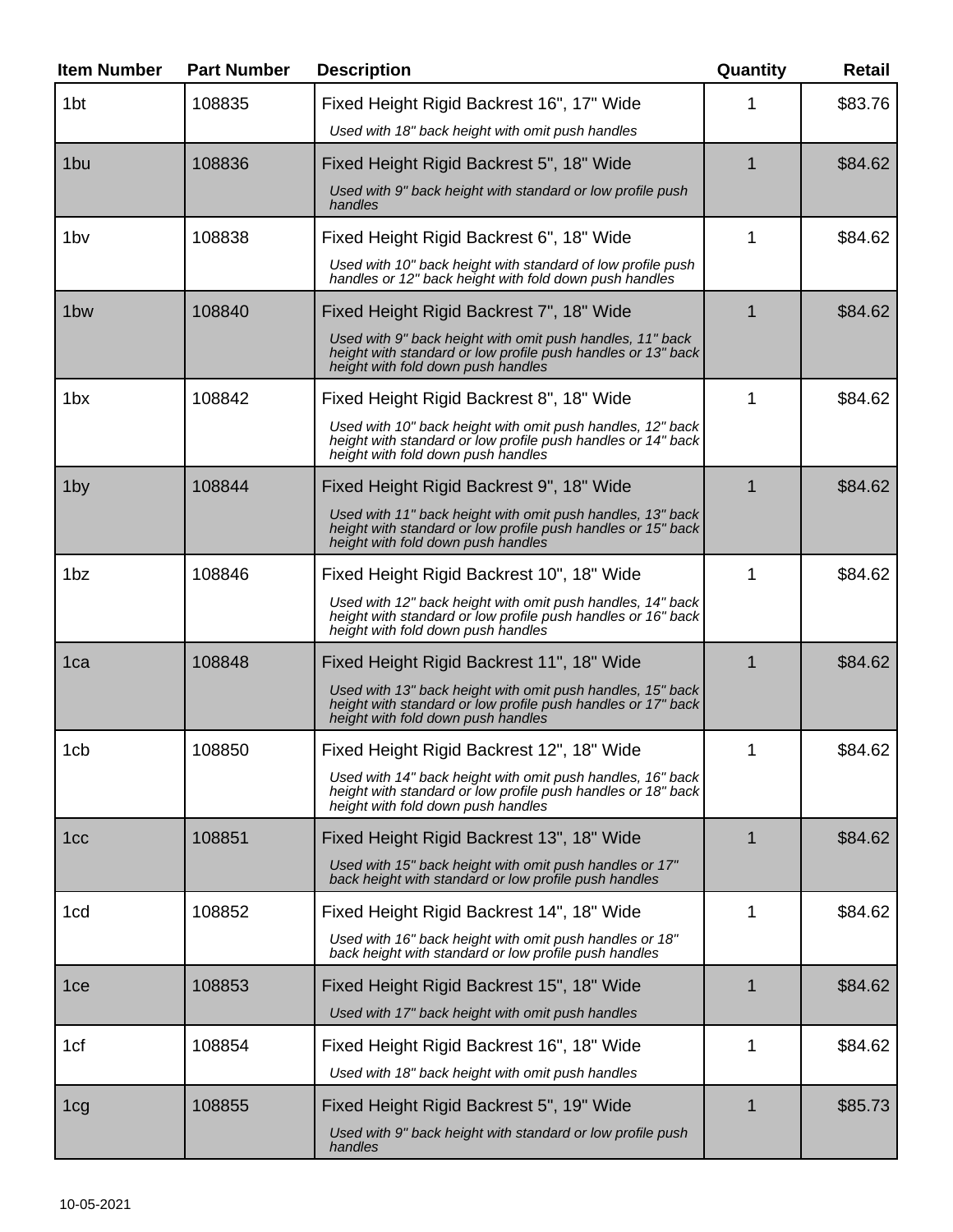| <b>Item Number</b> | <b>Part Number</b> | <b>Description</b>                                                                                                                                               | Quantity    | <b>Retail</b> |
|--------------------|--------------------|------------------------------------------------------------------------------------------------------------------------------------------------------------------|-------------|---------------|
| 1ch                | 108857             | Fixed Height Rigid Backrest 6", 19" Wide                                                                                                                         |             | \$85.73       |
|                    |                    | Used with 10" back height with standard of low profile push<br>handles or 12" back height with fold down push handles                                            |             |               |
| 1ci                | 108859             | Fixed Height Rigid Backrest 7", 19" Wide                                                                                                                         | 1           | \$85.73       |
|                    |                    | Used with 9" back height with omit push handles, 11" back<br>height with standard or low profile push handles or 13" back<br>height with fold down push handles  |             |               |
| 1cj                | 108861             | Fixed Height Rigid Backrest 8", 19" Wide                                                                                                                         | 1           | \$85.73       |
|                    |                    | Used with 10" back height with omit push handles, 12" back<br>height with standard or low profile push handles or 14" back<br>height with fold down push handles |             |               |
| 1ck                | 108863             | Fixed Height Rigid Backrest 9", 19" Wide                                                                                                                         | 1           | \$85.73       |
|                    |                    | Used with 11" back height with omit push handles, 13" back<br>height with standard or low profile push handles or 15" back<br>height with fold down push handles |             |               |
| 1cl                | 108865             | Fixed Height Rigid Backrest 10", 19" Wide                                                                                                                        | 1           | \$85.73       |
|                    |                    | Used with 12" back height with omit push handles, 14" back<br>height with standard or low profile push handles or 16" back<br>height with fold down push handles |             |               |
| 1 <sub>cm</sub>    | 108867             | Fixed Height Rigid Backrest 11", 19" Wide                                                                                                                        | 1           | \$85.73       |
|                    |                    | Used with 13" back height with omit push handles, 15" back<br>height with standard or low profile push handles or 17" back<br>height with fold down push handles |             |               |
| 1cn                | 108869             | Fixed Height Rigid Backrest 12", 19" Wide                                                                                                                        | 1           | \$85.73       |
|                    |                    | Used with 14" back height with omit push handles, 16" back<br>height with standard or low profile push handles or 18" back<br>height with fold down push handles |             |               |
| 1co                | 108870             | Fixed Height Rigid Backrest 13", 19" Wide                                                                                                                        | 1           | \$85.73       |
|                    |                    | Used with 15" back height with omit push handles or 17"<br>back height with standard or low profile push handles                                                 |             |               |
| 1cp                | 108871             | Fixed Height Rigid Backrest 14", 19" Wide                                                                                                                        | 1           | \$85.73       |
|                    |                    | Used with 16" back height with omit push handles or 18"<br>back height with standard or low profile push handles                                                 |             |               |
| 1 <sub>cq</sub>    | 108872             | Fixed Height Rigid Backrest 15", 19" Wide                                                                                                                        | 1           | \$85.73       |
|                    |                    | Used with 17" back height with omit push handles                                                                                                                 |             |               |
| 1cr                | 108873             | Fixed Height Rigid Backrest 16", 19" Wide                                                                                                                        | 1           | \$85.73       |
|                    |                    | Used with 18" back height with omit push handles                                                                                                                 |             |               |
| 1cs                | 108874             | Fixed Height Rigid Backrest 5", 20" Wide                                                                                                                         | $\mathbf 1$ | \$86.48       |
|                    |                    | Used with 9" back height with standard or low profile push<br>handles                                                                                            |             |               |
| 1ct                | 108876             | Fixed Height Rigid Backrest 6", 20" Wide                                                                                                                         | 1           | \$86.48       |
|                    |                    | Used with 10" back height with standard of low profile push<br>handles or 12" back height with fold down push handles                                            |             |               |
| 1 <sub>cu</sub>    | 108878             | Fixed Height Rigid Backrest 7", 20" Wide                                                                                                                         | 1           | \$86.48       |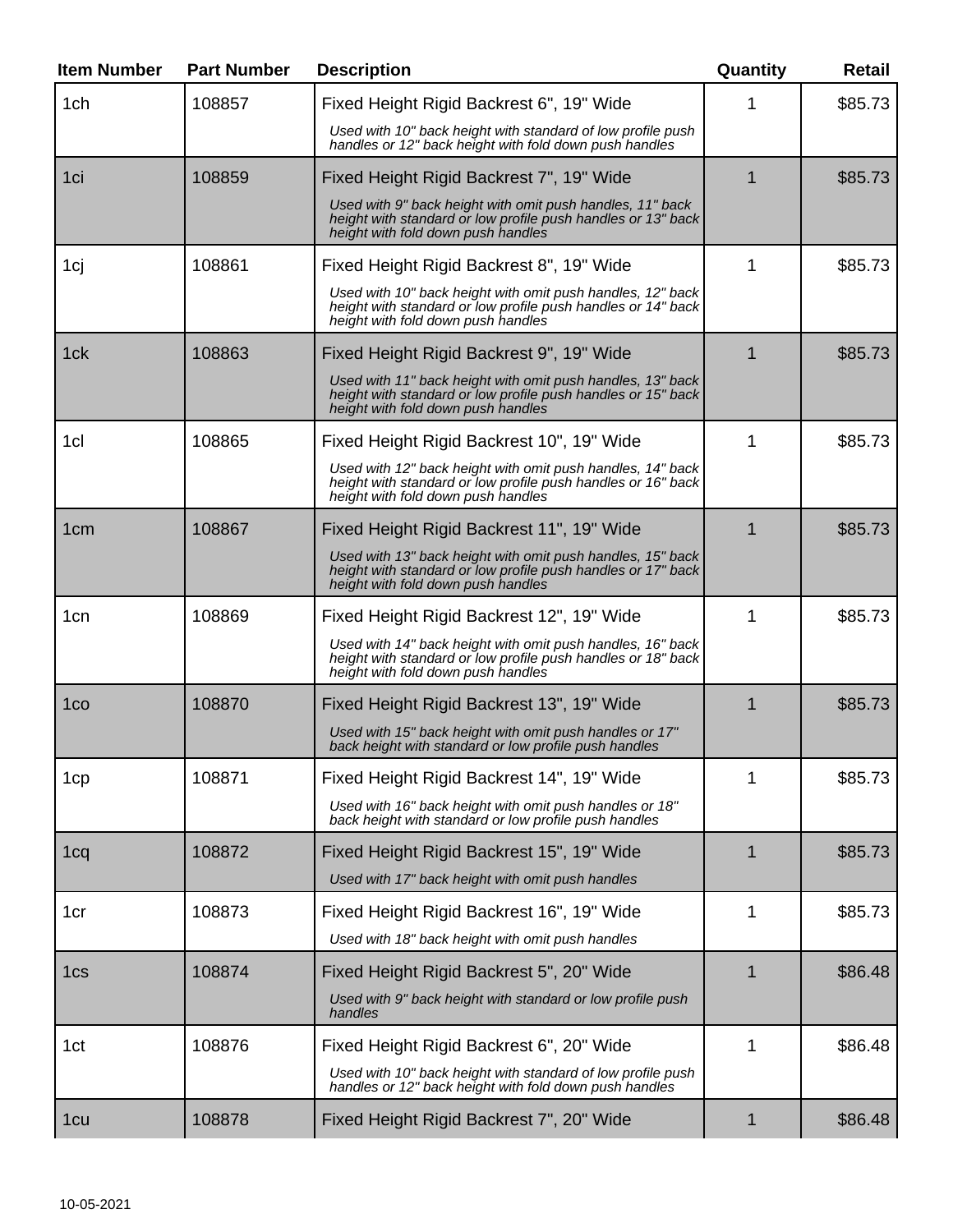| <b>Item Number</b> | <b>Part Number</b> | <b>Description</b>                                                                                                                                               | Quantity       | <b>Retail</b> |
|--------------------|--------------------|------------------------------------------------------------------------------------------------------------------------------------------------------------------|----------------|---------------|
|                    |                    | Used with 9" back height with omit push handles, 11" back<br>height with standard or low profile push handles or 13" back<br>height with fold down push handles  |                |               |
| 1cv                | 108880             | Fixed Height Rigid Backrest 8", 20" Wide                                                                                                                         | 1              | \$86.48       |
|                    |                    | Used with 10" back height with omit push handles, 12" back<br>height with standard or low profile push handles or 14" back<br>height with fold down push handles |                |               |
| 1 <sub>cw</sub>    | 108882             | Fixed Height Rigid Backrest 9", 20" Wide                                                                                                                         |                | \$86.48       |
|                    |                    | Used with 11" back height with omit push handles, 13" back<br>height with standard or low profile push handles or 15" back<br>height with fold down push handles |                |               |
| 1 <sub>cx</sub>    | 108884             | Fixed Height Rigid Backrest 10", 20" Wide                                                                                                                        | 1              | \$86.48       |
|                    |                    | Used with 12" back height with omit push handles, 14" back<br>height with standard or low profile push handles or 16" back<br>height with fold down push handles |                |               |
| 1 <sub>cy</sub>    | 108886             | Fixed Height Rigid Backrest 11", 20" Wide                                                                                                                        |                | \$86.48       |
|                    |                    | Used with 13" back height with omit push handles, 15" back<br>height with standard or low profile push handles or 17" back<br>height with fold down push handles |                |               |
| 1cz                | 108888             | Fixed Height Rigid Backrest 12", 20" Wide                                                                                                                        | 1              | \$86.48       |
|                    |                    | Used with 14" back height with omit push handles, 16" back<br>height with standard or low profile push handles or 18" back<br>height with fold down push handles |                |               |
| 1da                | 108889             | Fixed Height Rigid Backrest 13", 20" Wide                                                                                                                        |                | \$86.48       |
|                    |                    | Used with 15" back height with omit push handles or 17"<br>back height with standard or low profile push handles                                                 |                |               |
| 1db                | 108890             | Fixed Height Rigid Backrest 14", 20" Wide                                                                                                                        | 1              | \$86.48       |
|                    |                    | Used with 16" back height with omit push handles or 18"<br>back height with standard or low profile push handles                                                 |                |               |
| 1dc                | 108891             | Fixed Height Rigid Backrest 15", 20" Wide                                                                                                                        | 1              | \$86.48       |
|                    |                    | Used with 17" back height with omit push handles                                                                                                                 |                |               |
| 1dd                | 108892             | Fixed Height Rigid Backrest 16", 20" Wide<br>Used with 18" back height with omit push handles                                                                    | 1              | \$86.48       |
| 2a                 | 001749             | Tension Strap Folding Handle 12-13 Wide                                                                                                                          | $\mathbf 1$    | \$19.52       |
| 2 <sub>b</sub>     | 001750             | Tension Strap Folding Handle 14-15 Wide                                                                                                                          | 1              | \$20.81       |
| 2c                 | 001751             | Tension Strap Folding Handle 16-17 Wide                                                                                                                          | $\mathbf 1$    | \$21.98       |
| 2d                 | 001752             | Tension Strap Folding Handle 18-19 Wide                                                                                                                          | $\mathbf 1$    | \$23.28       |
| 2e                 | 001753             | Tension Strap Folding Handle 20-22 Wide                                                                                                                          | 1              | \$24.46       |
| 3                  | 100804             | Tube End Plug 1"                                                                                                                                                 | $\overline{2}$ | \$1.58        |
| $\overline{4}$     | 000073             | M5 x 24 Threaded Barrel                                                                                                                                          | $\overline{2}$ | \$3.78        |
| 5                  | 100669             | M5 x 10 BTN SHCS BLKZC w/Patch                                                                                                                                   | 4              | \$1.58        |